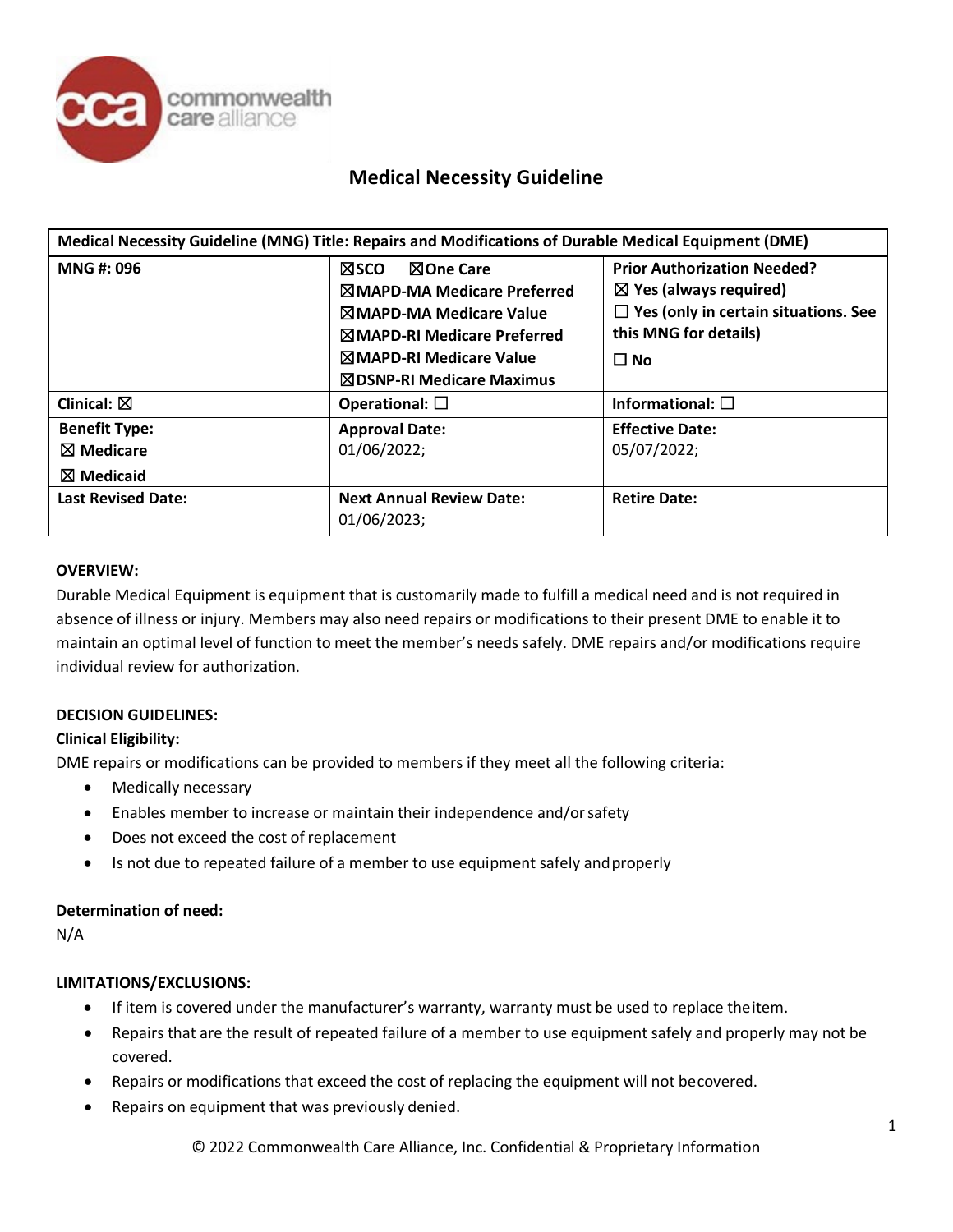

# **Medical Necessity Guideline**

## **KEY CARE PLANNING CONSIDERATIONS:**

- What are the consequences of not having this equipment repaired ormodified?
- Has the member's status changed since receiving this equipment?
- Has this piece of equipment required multiple repairs for the same reason?
- If so, does the member need to be re-evaluated for a more appropriate piece of equipment that will meet their needs with fewer repairs?
- Will the repair/modification extend the life of the equipment?
- Is the repair required because of the member's failure to use the equipment safely andproperly?

#### **AUTHORIZATION:**

Durable Medical Equipment repairs, or modifications require individual review for authorization. Prior authorization requests must include:

#### **Repair Documentation Requirements:**

- Documentation from the member's treating practitioner, care partner or provider that the repair is reasonable and necessary.
- Manufacturer's quote if HCPCS code requires an AAC Plus reimbursement.

#### **Modification Documentation Requirements:**

- Standard Written Order (SWO)
- Letter of Medical Necessity (LMN)
- Manufacturer's quote if HCPCS code requires an AAC Plus reimbursement.

#### **REGULATORY NOTES:**

Medicare Benefit Policy Manual, Chapter 15, Section 110.2.A, Repairs, Maintenance, Replacement and Delivery. MassHealth 130 CMR 409.420 Repairs to Durable Medical Equipment <https://med.noridianmedicare.com/web/jadme/topics/repairs/repairs>

#### **RELATED REFERENCES:**

This MNG guide is not a rigid rule. CCA has the mission to address all of our complicated members' health needs. Care partners can identify members with Behavioral Health and HOPE (\*) challenges who may benefit from extending these guidelines to support our at-risk members' unique health challenges. CCA encourages our clinicians to clearly document our members' unique health contexts when requesting care which does not meet this formal MNG's conditions and recommendations.